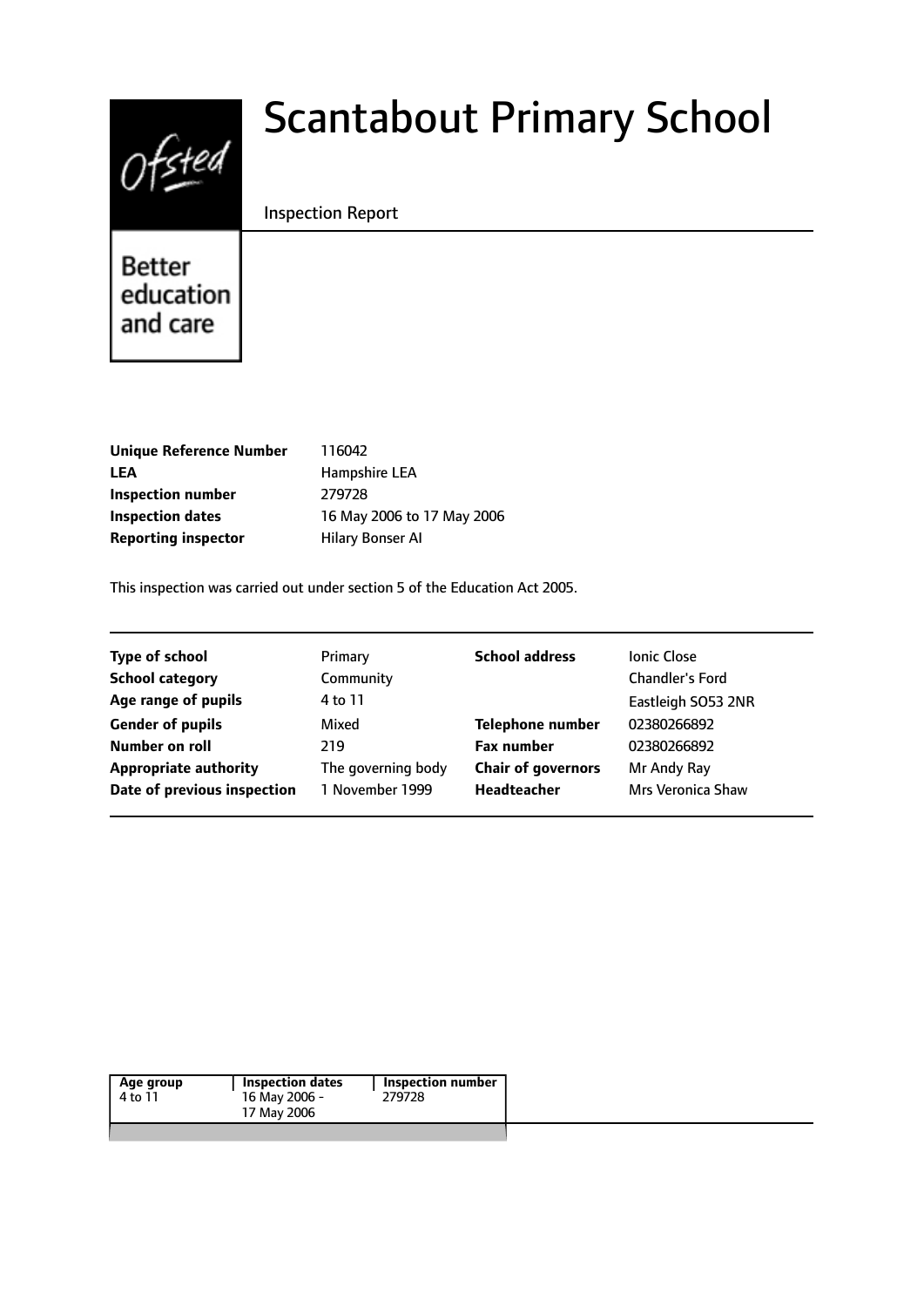© Crown copyright 2006

#### Website: www.ofsted.gov.uk

This document may be reproduced in whole or in part for non-commercial educational purposes, provided that the information quoted is reproduced without adaptation and the source and date of publication are stated.

Further copies of this report are obtainable from the school. Under the Education Act 2005, the school must provide a copy of this report free of charge to certain categories of people. A charge not exceeding the full cost of reproduction may be made for any other copies supplied.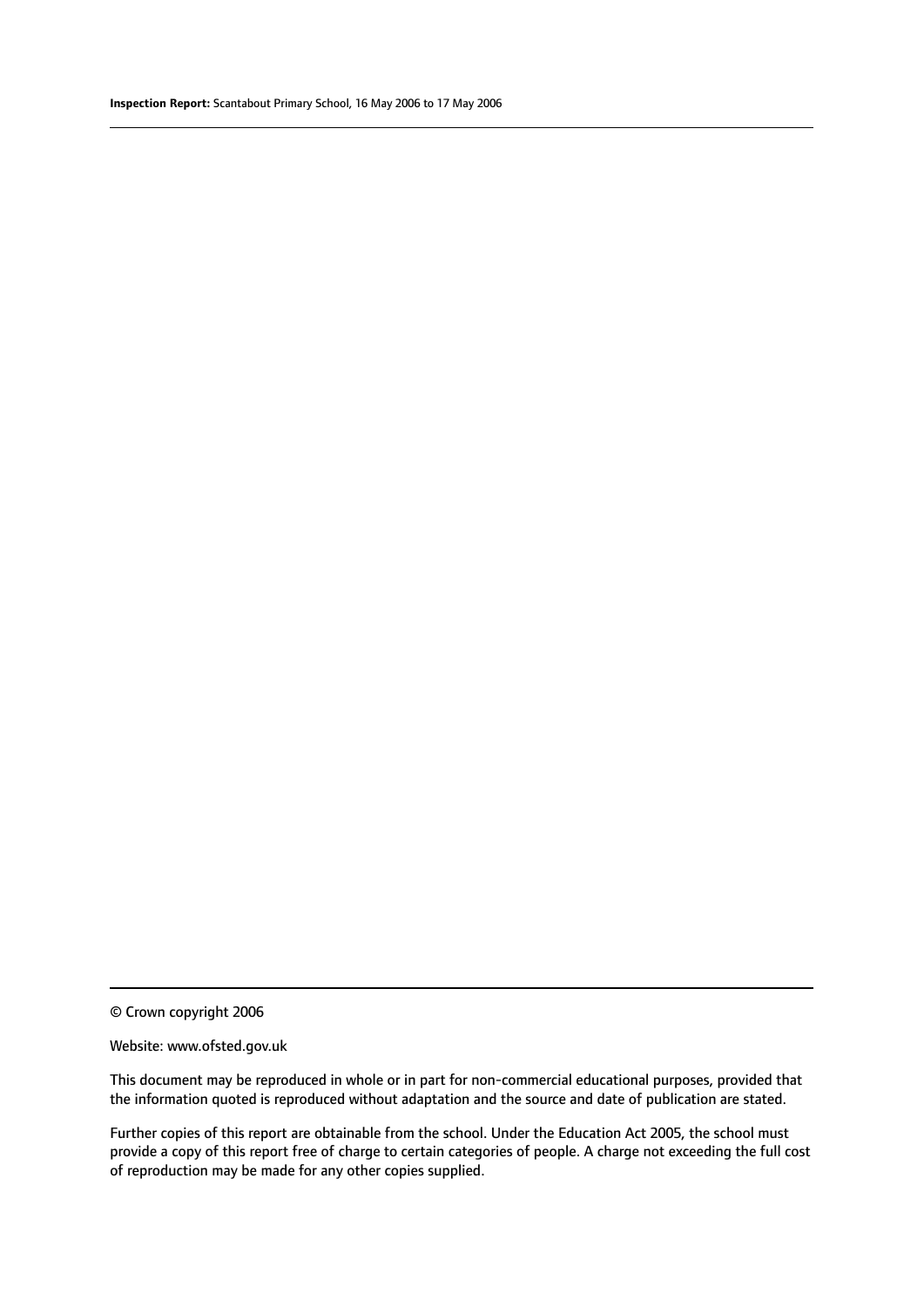# **Introduction**

The inspection was carried out by two Additional Inspectors.

# **Description of the school**

The school is similar in size to many primary schools. It draws its pupils from a wide area. Pupils come from varied economic backgrounds, although the majority are relatively advantaged. The proportion of pupils with learning difficulties and disabilities is below average, but has risen in recent years. The proportion of pupils from minority ethnic groups is below average and very few are at an early stage of learning English. Standards on entry to the school are broadly average. The current headteacher joined the school in September 2005.

## **Key for inspection grades**

| Grade 1 | Outstanding  |
|---------|--------------|
| Grade 2 | Good         |
| Grade 3 | Satisfactory |
| Grade 4 | Inadequate   |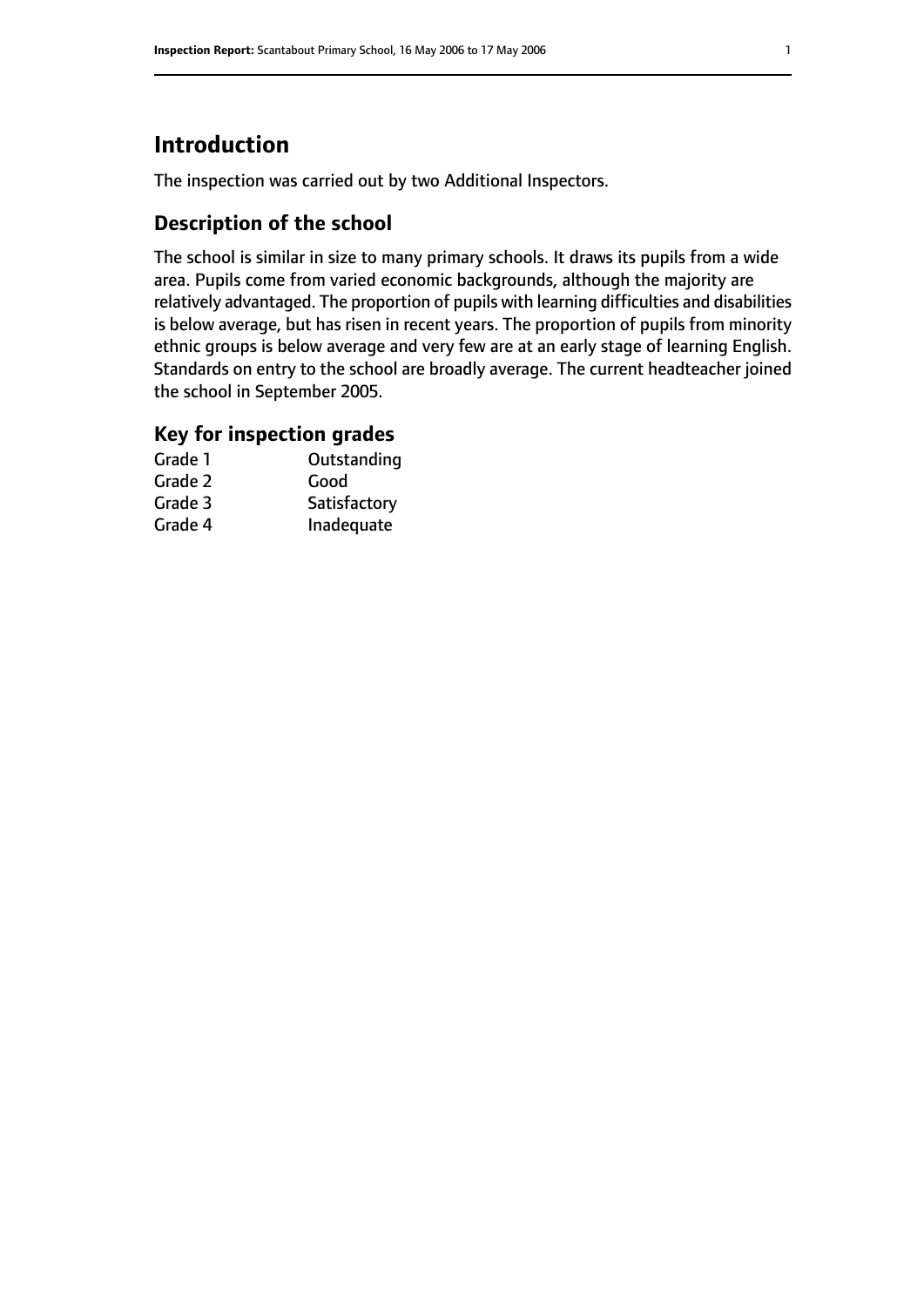# **Overall effectiveness of the school**

#### **Grade: 2**

This is a good school in which pupils' personal development and the care and support given by staff are outstanding. Parents and pupils justifiably hold the school in high regard. The outstanding leadership of the headteacher has resulted in effective school action this year that has already reversed the recent decline in standards. It has also brought about significant improvements in pupils' progress and personal development so that pupils now achieve well overall. The quality of education is good in all year groups. Pupils are taught well and enjoy an interesting, relevant curriculum but there is still room to increase the expectations and challenge for all pupils and especially the more able in extending their literacy, numeracy and scientific skills. Children receive a good start to their education in the reception class and make good progress throughout the school, reaching above average standards by the end of Year 6. New, rigorous assessment procedures and tracking of pupils' progress have contributed to this. A particular strength is the way that teachers use this information to identify, then support or extend pupils who are not getting on as well as they should.

Pupils behave exceptionally well and really enjoy coming to school. This is reflected in the above average rate of attendance. Strong links with parents, other schools and agencies reinforce the very high level of care. The school identifies its strengths, its areas for development and what is needed to remedy them very accurately. It provides good value for money and is well placed to make further improvement.

#### **What the school should do to improve further**

• Provide consistently high expectations and challenge in the tasks planned in English, mathematics and science to extend pupils fully, especially the more able.

# **Achievement and standards**

#### **Grade: 2**

Children do well and most reach the learning goals expected by the end of their reception year and some exceed them. A good balance of well-planned stimulating activities contributes to this. This year, the rigorous tracking of pupils' progress towards appropriately challenging individual National Curriculum targets has been introduced. This has helped teachers to intervene to provide carefully tailored support or challenge for pupils not doing as well as expected. As a result, the rate of progress has improved in all year groups and boys and girls of all abilities now achieve well. This is particularly marked in writing and science which have been a focus of school improvement. In Year 2, standards have risen from average in 2005 to above average, with particular strengths in English and science, where more pupils are reaching a higher level of attainment. In Year 6, where pupils have made particularly good progress from their starting points in September, standards remain above average, with some increase in the numbers working at higher levels. This is starting to show the impact of the school's effort to extend higher attaining pupils more effectively, although some of the work set in the core subjects could still be more challenging.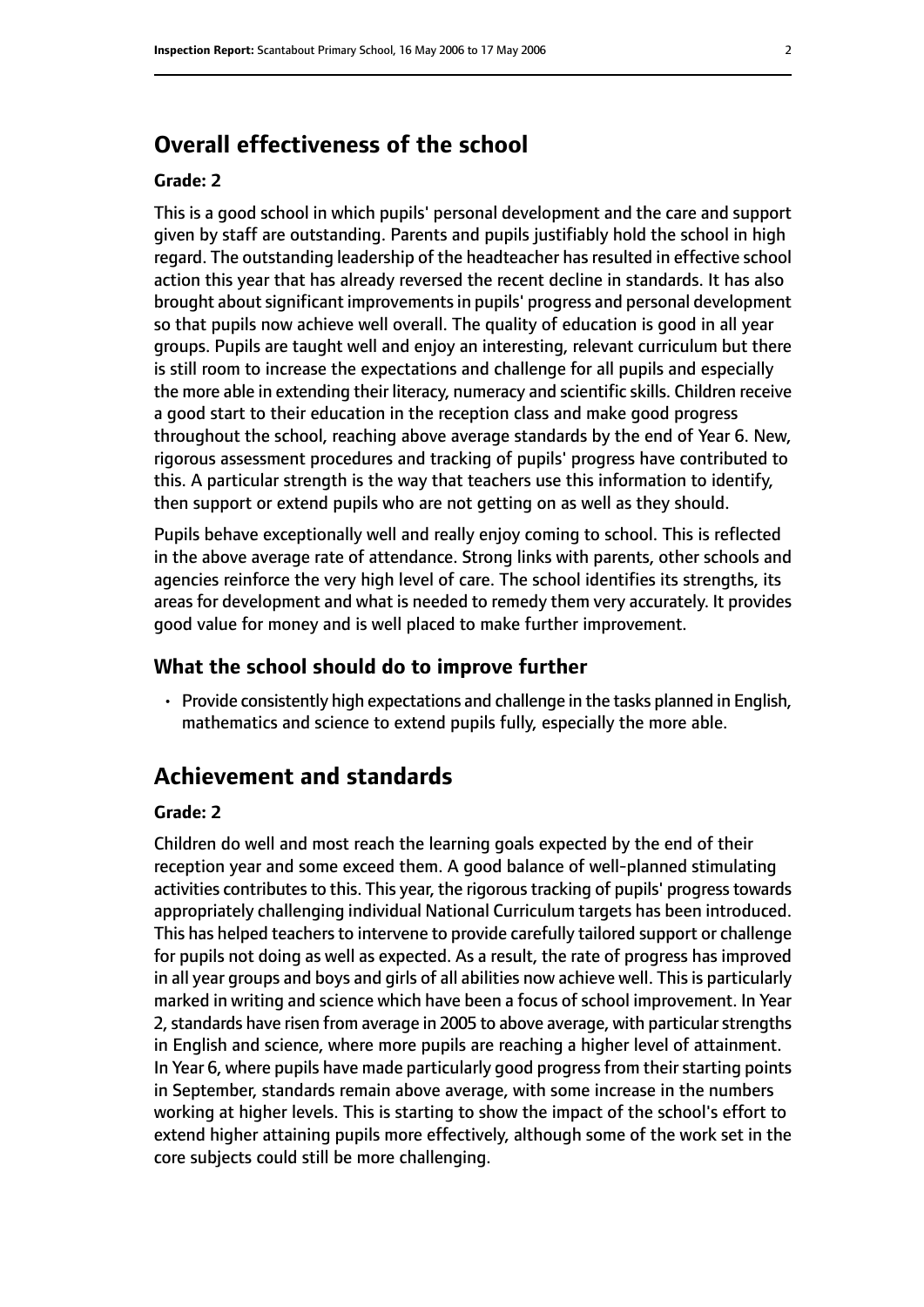#### **Personal development and well-being**

#### **Grade: 1**

The personal development of the pupils is outstanding. The pupils feel very safe and very well cared for in school. One group of pupils said, 'This school is fun, we are well behaved and the rules are easy to follow'. They enjoy all aspects of school life and share outstanding relationships with all members of staff and each other. Pupils' attendance is above average. The behaviour of the pupils is outstanding both in lessons and in the playground. The children are polite, well mannered and a credit to the school. The pupils perform tasks in lessons and around school in a sensible and safe manner. Pupils' social, moral and spiritual development is outstanding and their awareness of cultural diversity is good. They are very aware of the importance of healthy living and exercise.

Pupils contribute very actively to the life of the school and feel staff listen to their views. The school council has been fully involved in many aspects of school life and helped to devise guidelines on behaviour. Pupils appreciate the wide range of responsibilities they are given. In Year 6, they act as mentors to Reception children, do office duty and are librarians. They also monitor pupils during wet playtimes and mentioned that, 'This enables most teachers to have a well earned cup of tea'.

# **Quality of provision**

#### **Teaching and learning**

#### **Grade: 2**

Good teaching helps pupils to achieve well and enjoy learning. In the best lessons, varied and lively approaches capture and hold pupils' attention. Teachers make the purpose of the lesson very clear so that pupils know exactly what they are expected to learn. This, together with the brisk pace of work and very good relationships in every class, helps pupils to concentrate and learn well. Teachers plan and work closely with the skilled teaching assistants, enabling them to provide effective support. Teachers make good use of recent initiatives and staff training to improve learning. They use discussion and drama well to help pupils to shape and express their ideas. This, in turn, has increased pupils' confidence and skills in writing. Teachers also use well-planned links between subjects to provide exciting contexts for learning. In Year 6, the teacher used pupils' interest in evacuees to successfully extend their emotive writing skills. The rigorous assessment procedures introduced this year have helped teachers to improve the rate of progress by raising their expectations of pupils and matching tasks more accurately to their differing needs. However, in English, mathematics and science, teachers do not always challenge pupils enough in the tasks they set or in their questioning.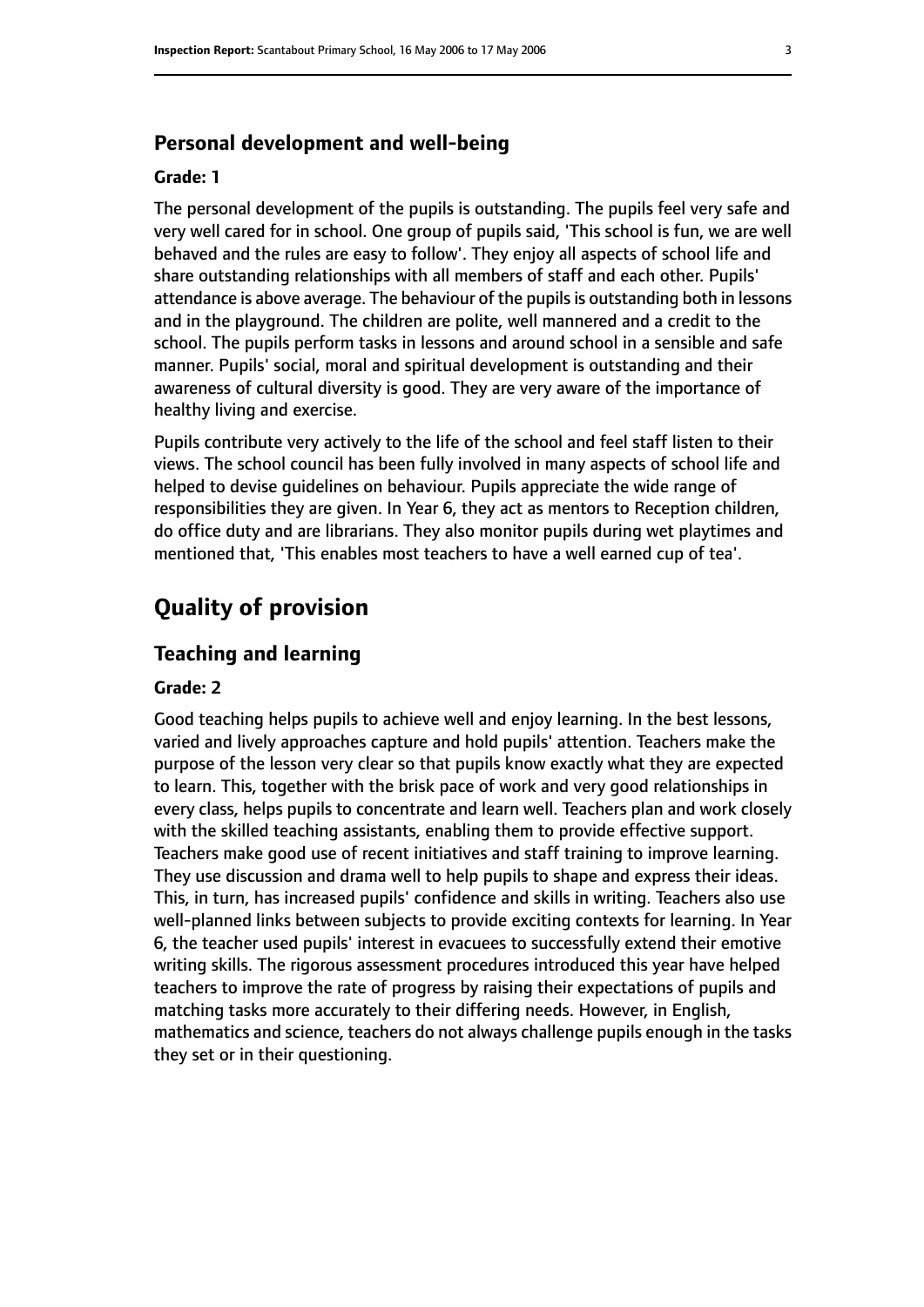## **Curriculum and other activities**

#### **Grade: 2**

The curriculum was reviewed by all staff after the arrival of the new headteacher. It was then adjusted in the light of identified weaknesses in, for example, pupils' overall progress and the development of writing and scientific skills. The changes made have already had a positive impact on pupils' learning. However, the school acknowledges that there is a need to challenge pupils further, especially the higher attainers, with an extended curriculum. Pupils with special educational needs are well supported and guided. All staff are aware of the targets for these pupils from their detailed individual education plans.

The school has introduced a very effective range of activities that promotes personal development, safety and healthy living, with good links to pupils' science and physical education lessons. All statutory requirements are fully met. Good and improving provision for literacy, numeracy and information and communication technology helps to prepare pupils well for later life. There is a wide range of enrichment activities available to all pupils and these are well supported. The many sporting activities and music are a particular strength.

#### **Care, guidance and support**

#### **Grade: 1**

The care, guidance and support given to the pupils by the very committed staff are outstanding and make a substantial contribution to pupils' good achievement and very positive attitudes to learning. All members of staff know the pupils very well and keep detailed and accurate records of individual pupil's learning needs and targets. Well focused group and individual targets and good marking help pupils to know what to do to improve their work.

In discussions with pupils, they all agreed that any staff member would help them if they had a problem or concern. The school places great importance on pupils' safety. There is a very robust system for child protection and all staff are aware of these arrangements. Governors have a separate sub-committee that reviews all aspects of health and safety as well as risk assessments both in school and on visits. A few children and parents mentioned some isolated minor incidents of bullying but the school deals these with rapidly and effectively.

The school has good relationships with the parents, some of whom assist teachers in lessons on a voluntary basis. The overwhelming majority of parents were very positive about all aspects of the school in their questionnaires. The school appreciates the high level of support from a wide range of local authority agencies.

## **Leadership and management**

#### **Grade: 2**

Leadership and management are good overall. The headteacher provides outstanding leadership. She has a very clear sense of direction that is fully focused on raising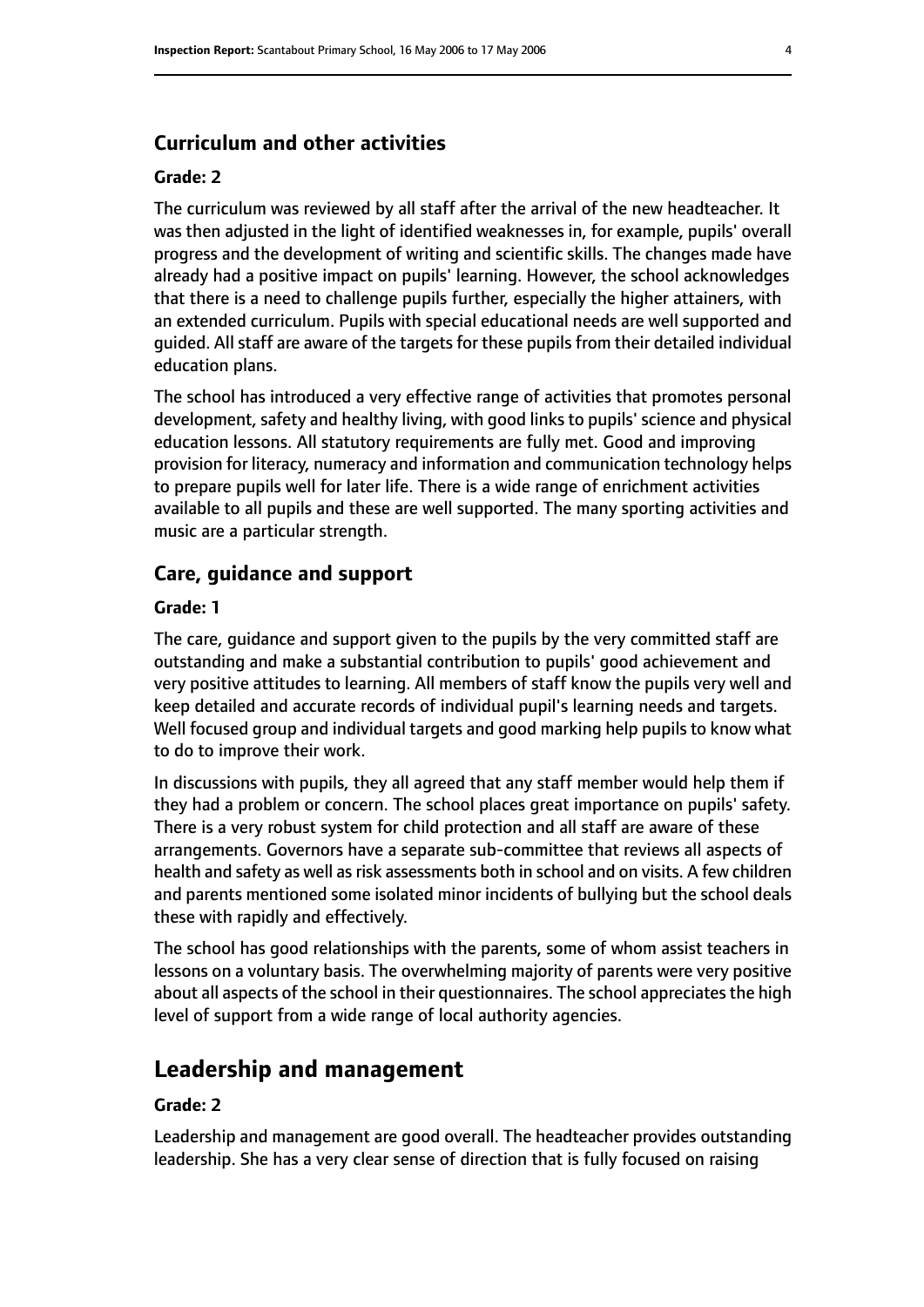achievement and standards in all areas of pupils' learning. She has motivated and enabled all staff to contribute effectively to this through a strong emphasis on supportive teamwork that is underpinned by comprehensive and rigorous monitoring, evaluation and individual target setting. This has already resulted in significant improvements in the progress pupils make and reversed the recent fall in standards. It also shows good capacity for further improvement and has effectively tackled the issues from the previous inspection.

The headteacher is assisted well by the deputy headteacher and key stage leaders who form the leadership team. They, with the subject managers are becoming fully involved in the detailed monitoring of pupils' learning and progress. Through this, the attention to individual needs together with the very strong emphasis on personal development is having a considerable impact on pupils' achievement. However, more work is needed to ensure that teachers consistently plan work that extends pupils fully.

There is a rigorous and accurate process of self evaluation on which the school improvement plan and priorities for development are based. The views of staff and governors are fully taken into account. Performance management is used well to support current priorities. Governors are very supportive of the school. They are well informed through their monitoring activities and are starting to use these to ask challenging questions to hold the school to account. The school works successfully to maintain a good partnership with parents, who hold the school in high esteem.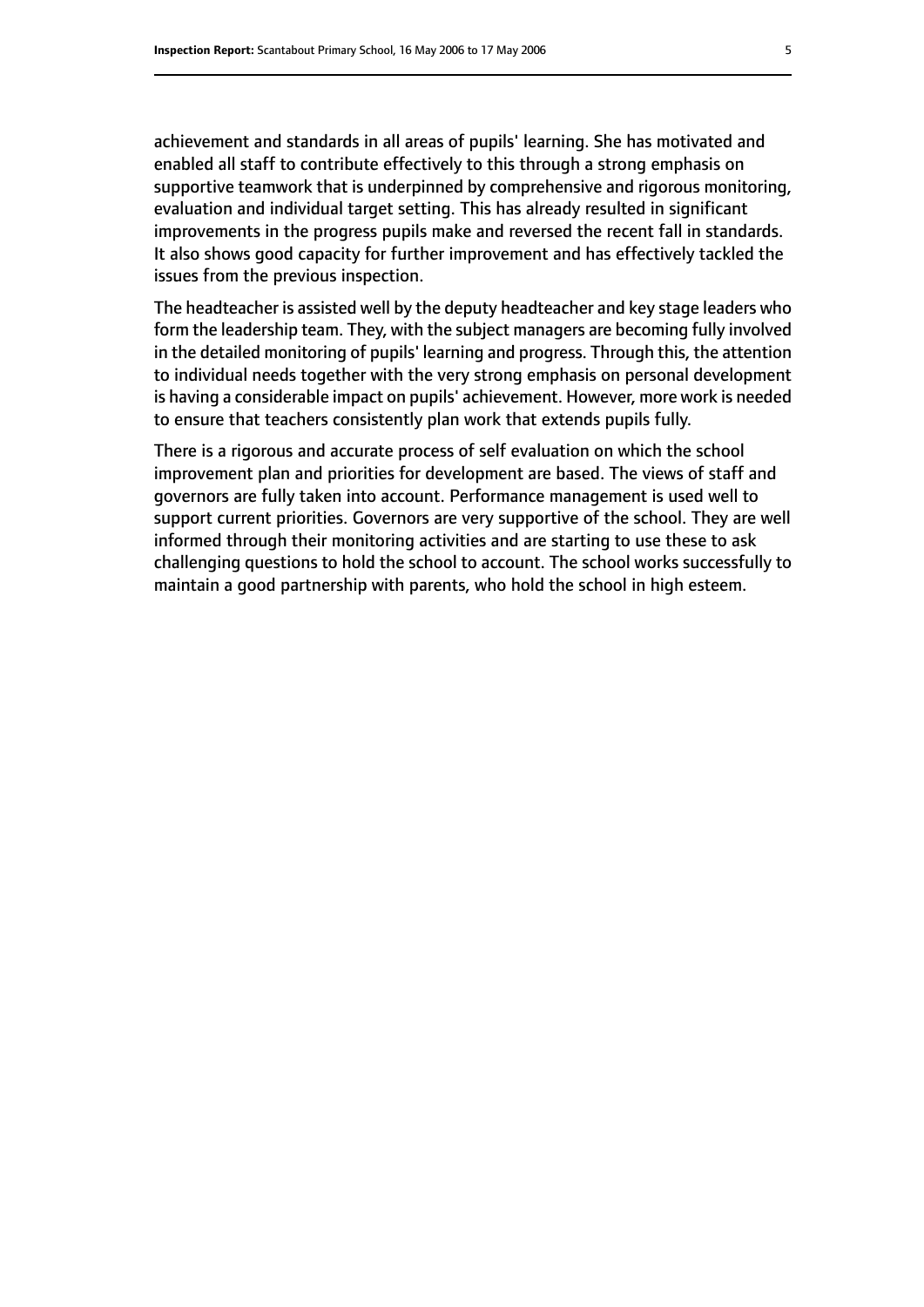**Any complaints about the inspection or the report should be made following the procedures set out inthe guidance 'Complaints about school inspection', whichis available from Ofsted's website: www.ofsted.gov.uk.**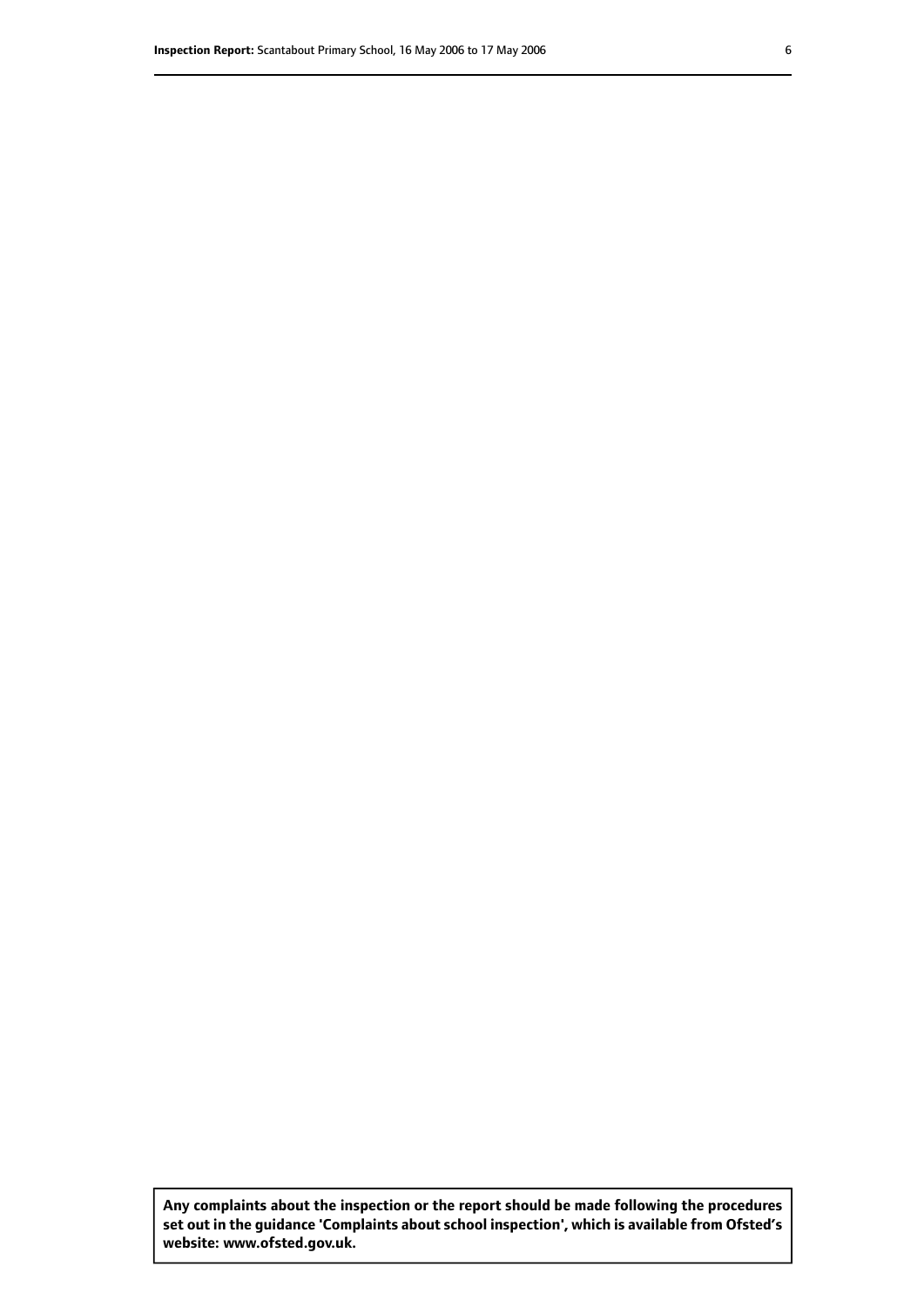# **Inspection judgements**

| Key to judgements: grade 1 is outstanding, grade 2 good, grade 3 | <b>School</b>  | $16-19$ |
|------------------------------------------------------------------|----------------|---------|
| satisfactory, and grade 4 inadequate                             | <b>Overall</b> |         |

#### **Overall effectiveness**

| How effective, efficient and inclusive is the provision of education,<br>integrated care and any extended services in meeting the needs of<br>learners? |     | <b>NA</b> |
|---------------------------------------------------------------------------------------------------------------------------------------------------------|-----|-----------|
| How well does the school work in partnership with others to promote<br>learners' well-being?                                                            |     | ΝA        |
| The quality and standards in foundation stage                                                                                                           |     | <b>NA</b> |
| The effectiveness of the school's self-evaluation                                                                                                       |     | ΝA        |
| The capacity to make any necessary improvements                                                                                                         | Yes | NА        |
| Effective steps have been taken to promote improvement since the last<br>inspection                                                                     | Yes | <b>NA</b> |

#### **Achievement and standards**

| How well do learners achieve?                                                                               | ΝA        |
|-------------------------------------------------------------------------------------------------------------|-----------|
| The standards <sup>1</sup> reached by learners                                                              | ΝA        |
| How well learners make progress, taking account of any significant variations<br>between groups of learners | <b>NA</b> |
| How well learners with learning difficulties and disabilities make progress                                 | <b>NA</b> |

### **Personal development and well-being**

| How good is the overall personal development and well-being of the<br>learners?                                  | ΝA        |
|------------------------------------------------------------------------------------------------------------------|-----------|
| The extent of learners' spiritual, moral, social and cultural development                                        | <b>NA</b> |
| The behaviour of learners                                                                                        | <b>NA</b> |
| The attendance of learners                                                                                       | <b>NA</b> |
| How well learners enjoy their education                                                                          | <b>NA</b> |
| The extent to which learners adopt safe practices                                                                | <b>NA</b> |
| The extent to which learners adopt healthy lifestyles                                                            | <b>NA</b> |
| The extent to which learners make a positive contribution to the community                                       | <b>NA</b> |
| How well learners develop workplace and other skills that will contribute to<br>their future economic well-being | <b>NA</b> |

## **The quality of provision**

| How effective are teaching and learning in meeting the full range of<br>the learners' needs?          | ΝA |
|-------------------------------------------------------------------------------------------------------|----|
| How well do the curriculum and other activities meet the range of<br>needs and interests of learners? | ΝA |
| How well are learners cared for, guided and supported?                                                | NА |

 $^1$  Grade 1 - Exceptionally and consistently high; Grade 2 - Generally above average with none significantly below average; Grade 3 - Broadly average; Grade 4 - Exceptionally low.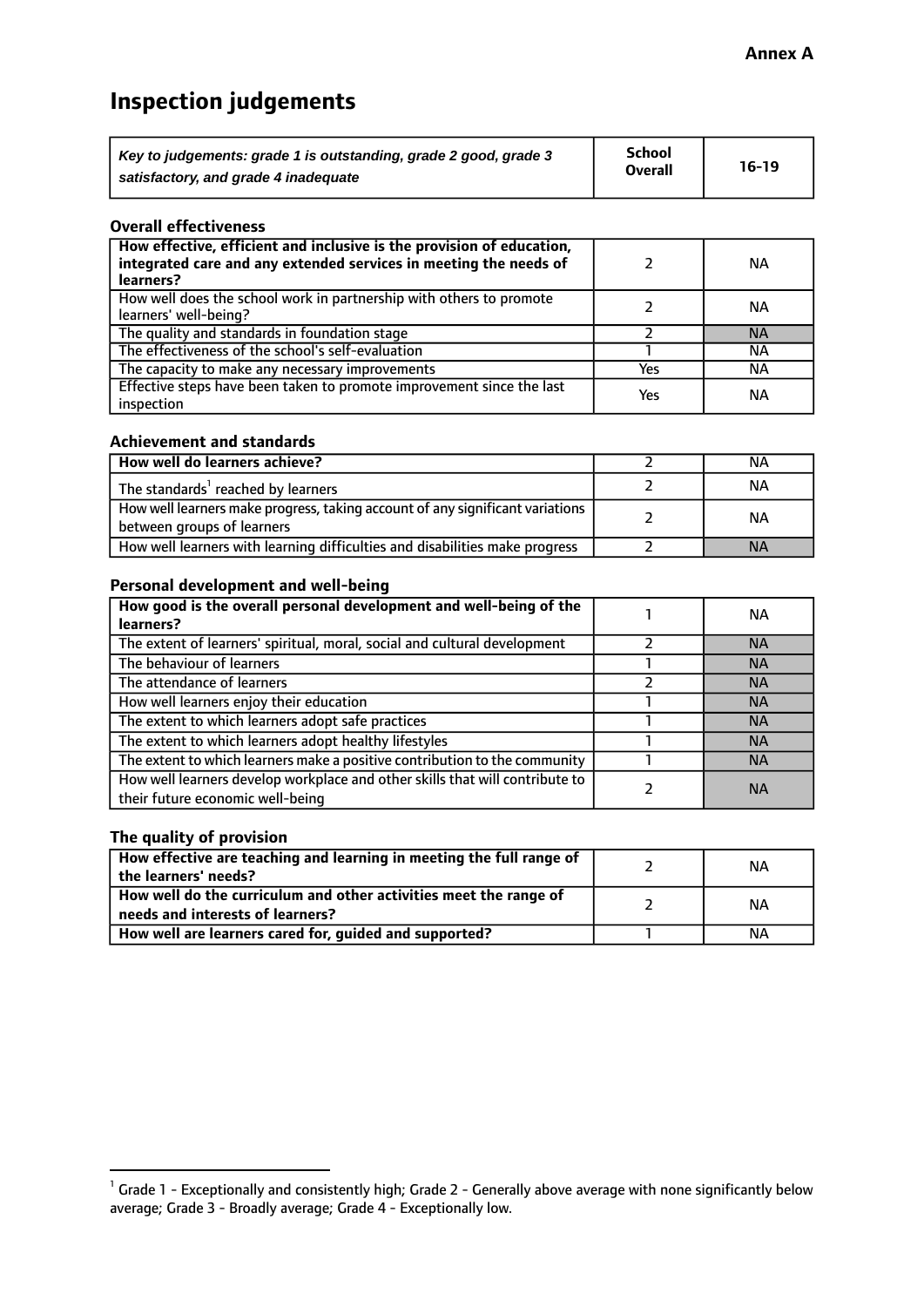# **Leadership and management**

| How effective are leadership and management in raising achievement<br>and supporting all learners?                                              |     | NА        |
|-------------------------------------------------------------------------------------------------------------------------------------------------|-----|-----------|
| How effectively leaders and managers at all levels set clear direction leading<br>to improvement and promote high quality of care and education |     | <b>NA</b> |
| How effectively performance is monitored, evaluated and improved to meet<br>challenging targets, through quality assurance and self-review      |     | <b>NA</b> |
| How well equality of opportunity is promoted and discrimination tackled so<br>that all learners achieve as well as they can                     |     | <b>NA</b> |
| How effectively and efficiently resources are deployed to achieve value for<br>money                                                            |     | <b>NA</b> |
| The extent to which governors and other supervisory boards discharge their<br>responsibilities                                                  |     | <b>NA</b> |
| The adequacy and suitability of staff to ensure that learners are protected                                                                     | Yes | <b>NA</b> |

| The extent to which schools enable learners to be healthy                                     |            |  |
|-----------------------------------------------------------------------------------------------|------------|--|
| Learners are encouraged and enabled to eat and drink healthily                                | Yes        |  |
| Learners are encouraged and enabled to take regular exercise                                  | <b>Yes</b> |  |
| Learners are discouraged from smoking and substance abuse                                     | Yes        |  |
| Learners are educated about sexual health                                                     | Yes        |  |
| The extent to which providers ensure that learners stay safe                                  |            |  |
| Procedures for safequarding learners meet current government requirements                     | Yes        |  |
| Risk assessment procedures and related staff training are in place                            | <b>Yes</b> |  |
| Action is taken to reduce anti-social behaviour, such as bullying and racism                  | <b>Yes</b> |  |
| Learners are taught about key risks and how to deal with them                                 | Yes        |  |
| The extent to which learners make a positive contribution                                     |            |  |
| Learners are helped to develop stable, positive relationships                                 | Yes        |  |
| Learners, individually and collectively, participate in making decisions that affect them     | Yes        |  |
| Learners are encouraged to initiate, participate in and manage activities in school and the   |            |  |
| wider community                                                                               | <b>Yes</b> |  |
| The extent to which schools enable learners to achieve economic well-being                    |            |  |
| There is provision to promote learners' basic skills                                          | Yes        |  |
| Learners have opportunities to develop enterprise skills and work in teams                    | Yes        |  |
| Careers education and guidance is provided to all learners in key stage 3 and 4 and the sixth | <b>NA</b>  |  |
| form                                                                                          |            |  |
| Education for all learners aged 14-19 provides an understanding of employment and the         | NА         |  |
| economy                                                                                       |            |  |